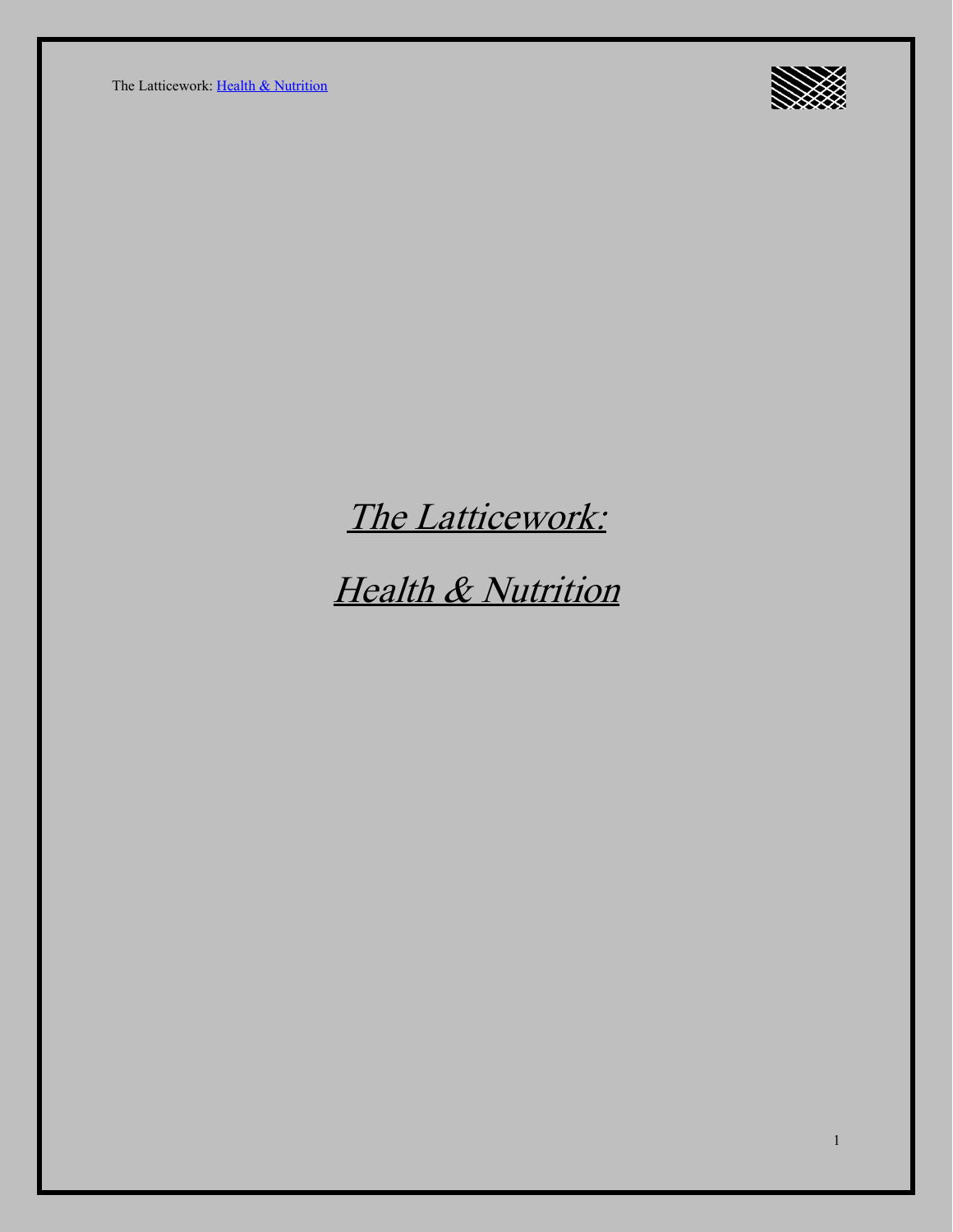

What I noted since the really big ideas carry 95% of the freight, it wasn't at all hard for me to pick up all the big ideas from all the big disciplines and make them a standard part of my mental routines. Once you have the ideas, of course, they are no good if you don't practice – if you don't practice you lose it. So, I went through life constantly practicing this model of the multidisciplinary approach. Well, I can't tell you what that's done for me. It's made life more fun, it's made me more constructive, it's made me more helpful to others, it's made me enormously rich, you name it, that attitude really helps…



…It doesn't help you just to know them enough just so you can give them back on an exam and get an A. You have to learn these things in such a way that they're in a mental latticework in your head and you automatically use them for the rest of your life.

– Charlie Munger,

[2007 USC Gould School of Law Commencement Speech](https://www.youtube.com/watch?v=5U0TE4oqj24)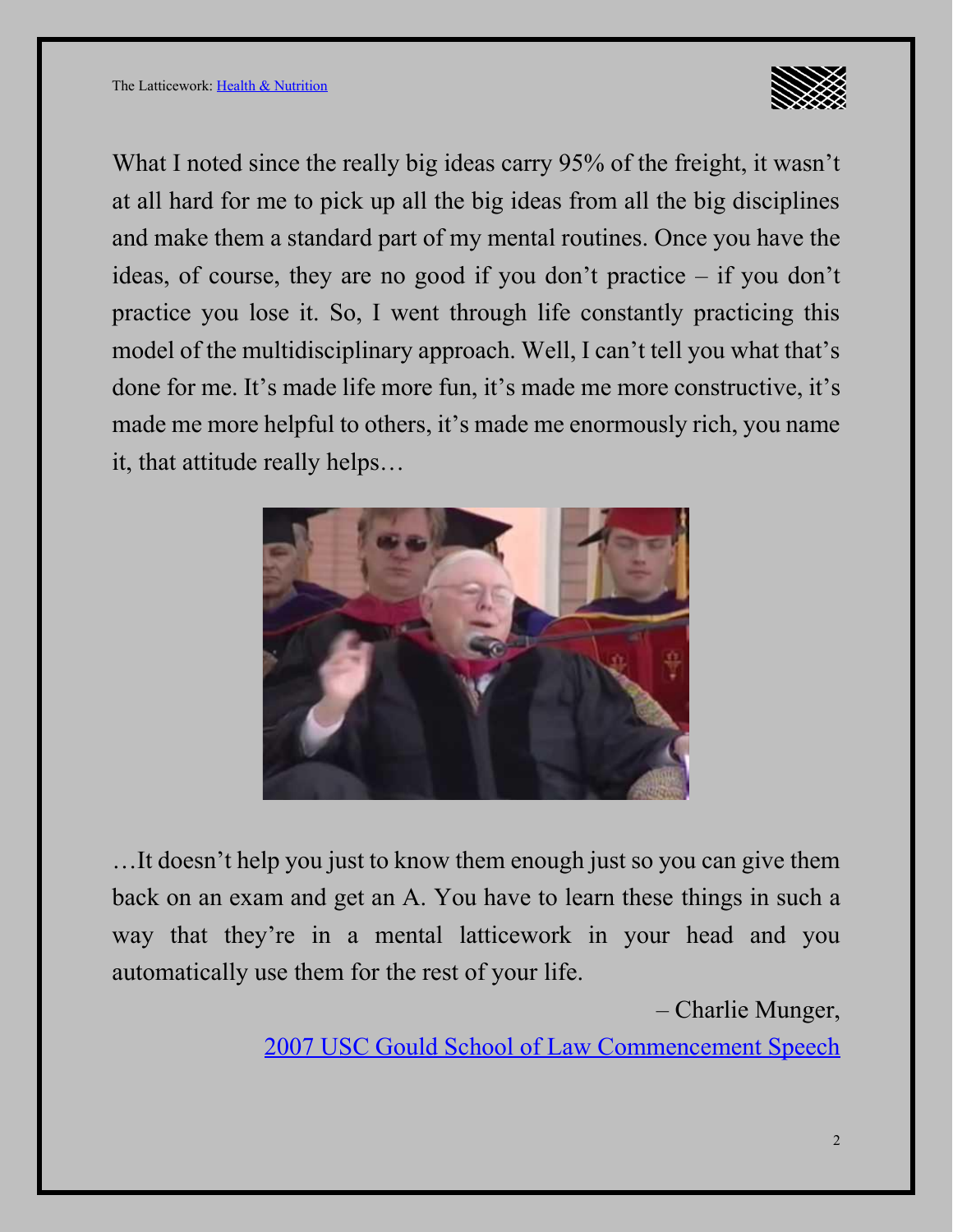

#### Health & Nutrition

Health is life's fountainhead. Nothing else matters if you don't get this right, so don't let others' short-term sacrifices deter you from making your health a high priority (if not your highest priority). Understand that the body isn't magic – that if you have the right inputs, you'll get the right outputs. Find a way to balance diet, nutrition, aerobic/anaerobic exercise, strength, mobility, flexibility, sleep, meditation & mindfulness, and whatever else you enjoy that gets you moving, in flow, and out in nature. If we first and foremost take care of our health, it will allow us to pursue and deepen life's other dimensions.

A helpful place to start is figuring out what your main Health & Nutrition priorities are and then work your schedule around that. What would you have to do to get to sleep at the time you want so you can get enough sleep? What time do you need to wind down at the end of the day? Can you do things the night before, so you don't have to worry



about them in the morning? What time are you at your best? How can you maximize the amount of time and energy you have during this window? What time and how often do you want to work out? Similar to the apocryphal story about first getting the big stones, then pebbles, then sand, and [then water into a container,](https://www.youtube.com/watch?v=v5ZvL4as2y0) you must first fit the big things into your life or else the small things will crowd them out. This is [Gresham's Law](https://ltcwrk.com/economics/supply-and-demand/) at play, where the bad drives out the good.

When it comes to your health, take this simple idea seriously: 50% of the results do *not* come from 50% of the effort. [Power laws](https://ltcwrk.com/mathematics/power-laws/) are at play in Health & Nutrition and it is up to you to figure out your own "minimum effective dose" that helps you optimize for your own health, happiness, and longevity. We hope these [1-page summaries](https://ltcwrk.com/1-page-summaries) help you better know where to start and how to spend your precious time and energy to achieve the results you want.

To keep the body in good health is a duty…Otherwise, we shall not be able to keep our mind strong and clear. – Buddha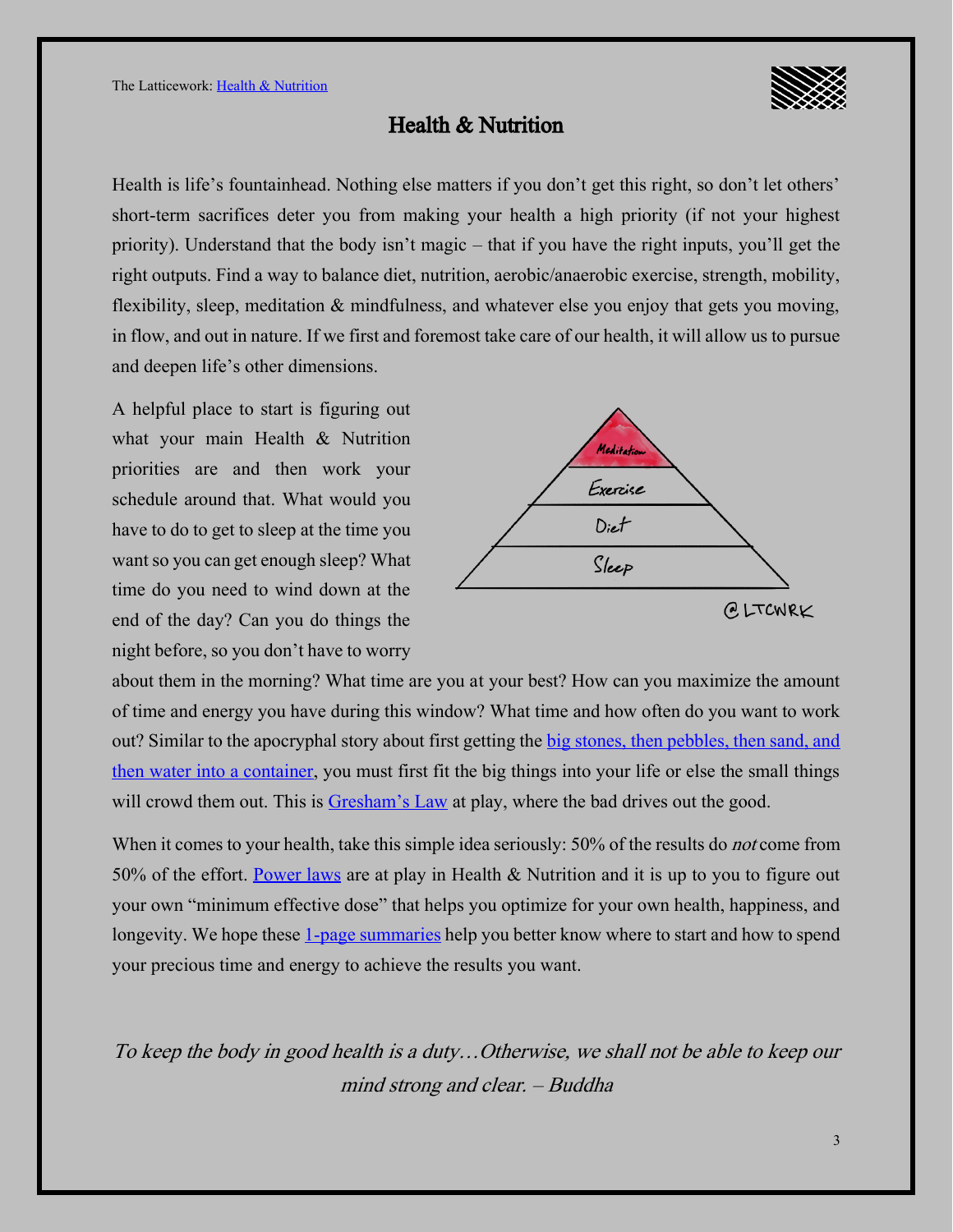

## The Big Ideas of Health & Nutrition:

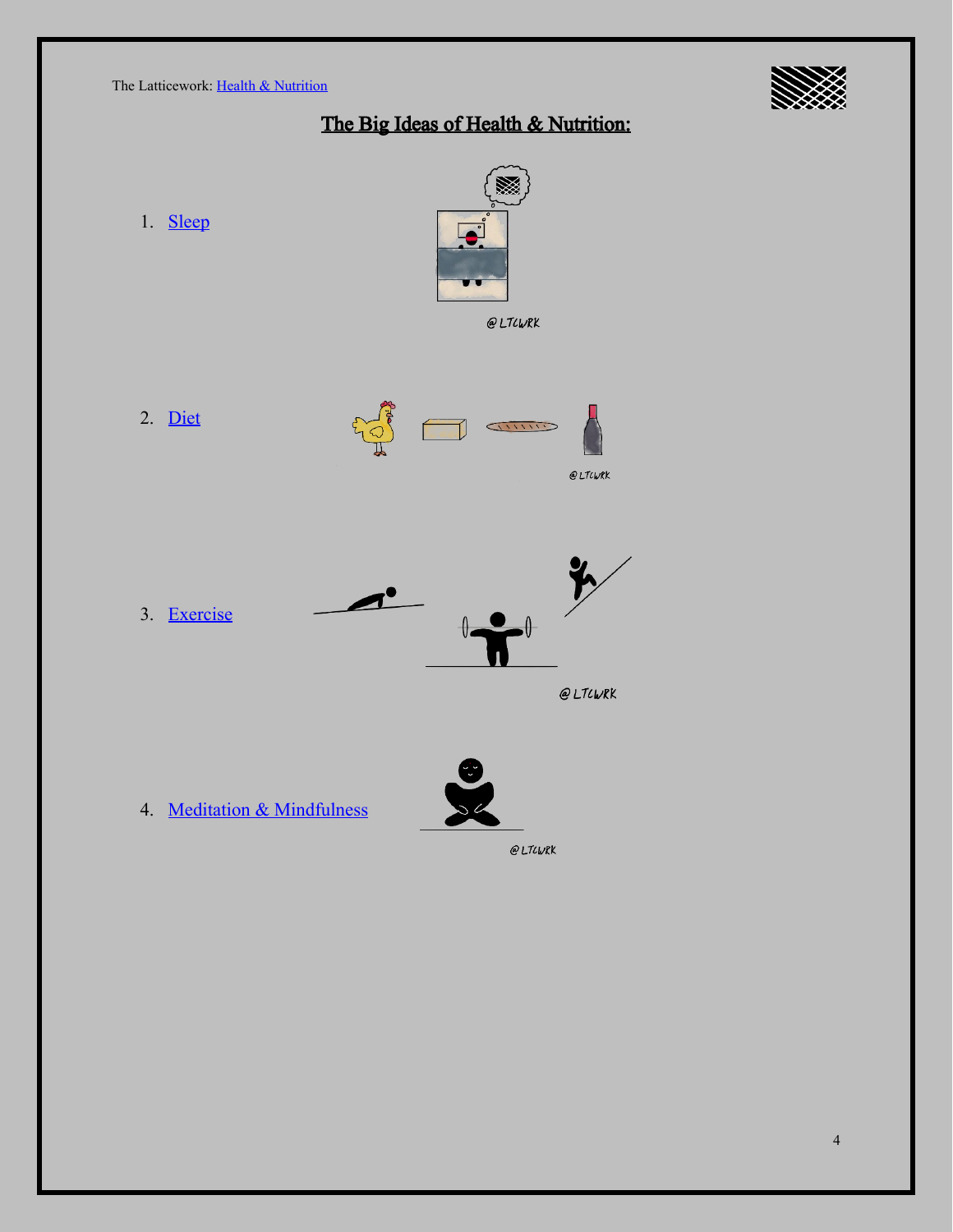

#### Sleep

Evolution is a natural culling machine. What puts organisms in danger and killed doesn't get furthered. And, after 3.7 billion years, we still have sleep – spending nearly one third of our lives in this state. This may not technically be scientifically sound reasoning, but if all animals we know of sleep and nature hasn't done away with it, that is enough evidence for me that this is an important process that we should take very seriously. We are playing with fire when we reduce the amount we sleep by 20% like we have done these past couple of decades.

If you buy into the above, getting high quality sleep is one of the most important variables in improving your brain function, longevity, and performance in all aspects of life. There seems to be no viable replacement for proper sleep – not caffeine, not will power, not brief naps.

So, what can we do to better understand sleep and how to improve it? Check out Matthew Walker's *[Why We Sleep](https://blas.com/why-we-sleep/)* as well as our <u>full write-up</u> on this important topic, but some key habits include keeping a consistent schedule, exercising, avoiding big dinners and alcohol, keeping a dark and cold bedroom, and limiting caffeine. Easy to say, hard in practice.



@LTCWRK

Sleep is the interest we have to pay on the capital which is called in at death; and the higher the rate of interest and the more regularly it is paid, the further the date of redemption is postponed.

Arthur Schopenhauer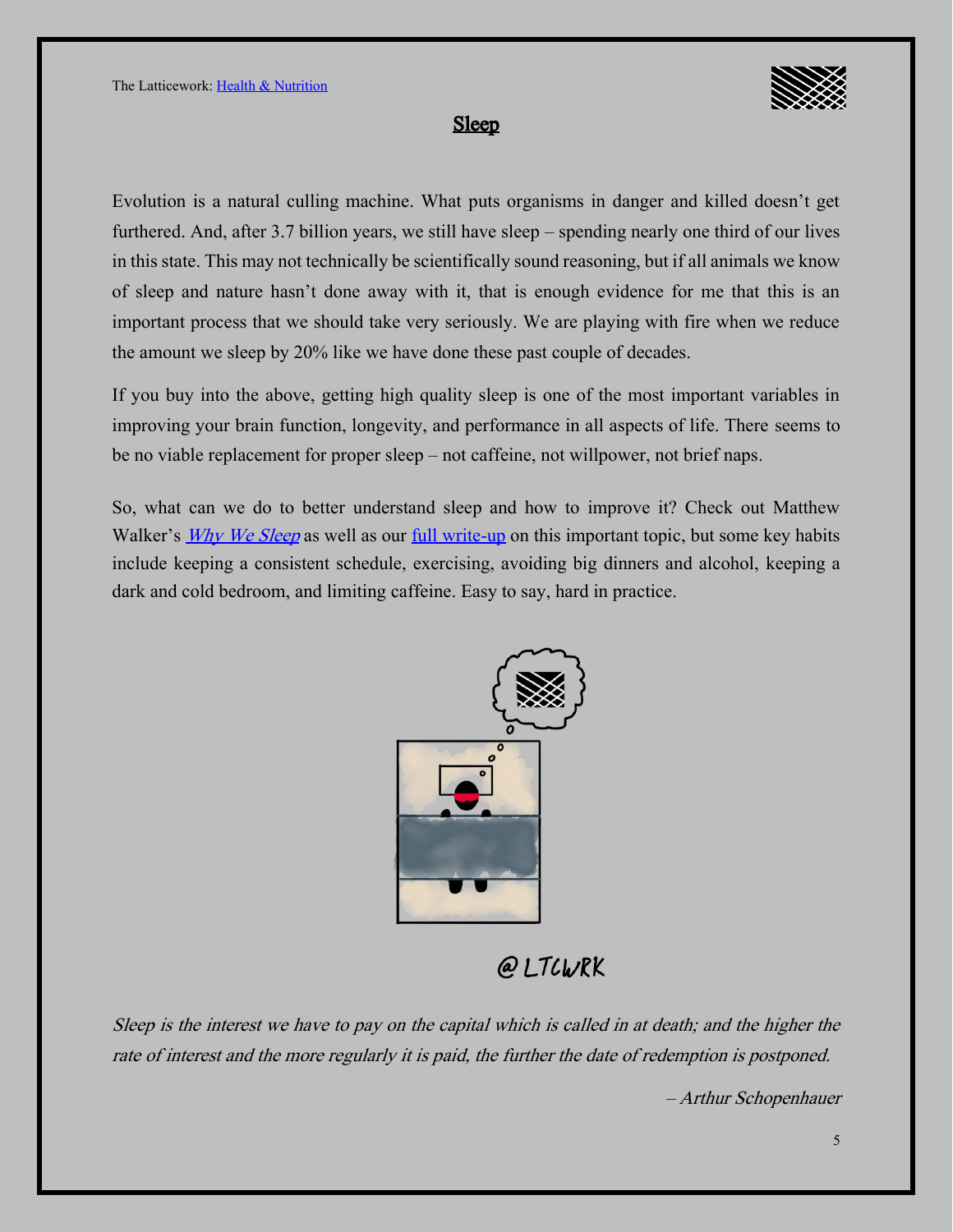

Diet

A diet is simply the sum of food an organism eats, but it has become used in relation to the type of diet you follow (anything goes, vegan, vegetarian, pescatarian, keto, paleo, intermittent fasting, etc…)

Peter Attia has become a trusted source for many when it comes to health, diet, nutrition, and longevity. Much of what he discusses on his podcast gets quite technical, but he does an enviable job of doing the work so that he can understand and explain the details. His [nutritional framework](https://peterattiamd.com/my-nutritional-framework/) is an excellent high-level overview of how to think about diet:

Nutrition is such a loaded topic – almost a religious or political one – so I'm always looking for ways to explain it that are as free from that baggage as possible. So far (and this is constantly evolving, so look for this to get better over time) the framework I use to explain eating is based on modifying three parameters or "pulling 3 levers" in various combinations. A few months ago I posted [a short video](https://www.instagram.com/p/B37oAhCAhLr/) explaining this way to think about nutrition. It comes down to three forms of restriction. Whether it's what you eat or don't eat (i.e., dietary restriction or DR), how much you eat (i.e., caloric restriction or CR), or when you eat and don't eat (i.e., time restriction or

TR), virtually all of the dietary schemes you can think of can be distilled into these three elements in some combination. One thing is for certain: if you want to be sick, don't do any of these things. Eat as much as you want (no CR), of anything you want (no DR), whenever you want (no TR). This is called the "standard American diet." The further you can get away from this pattern of eating, the better. As I say in the video, always pull one of the levers; often pull two; sometimes pull all three.





Any malady that can be treated by a change in diet should be treated in no other way.

Moses Maimonides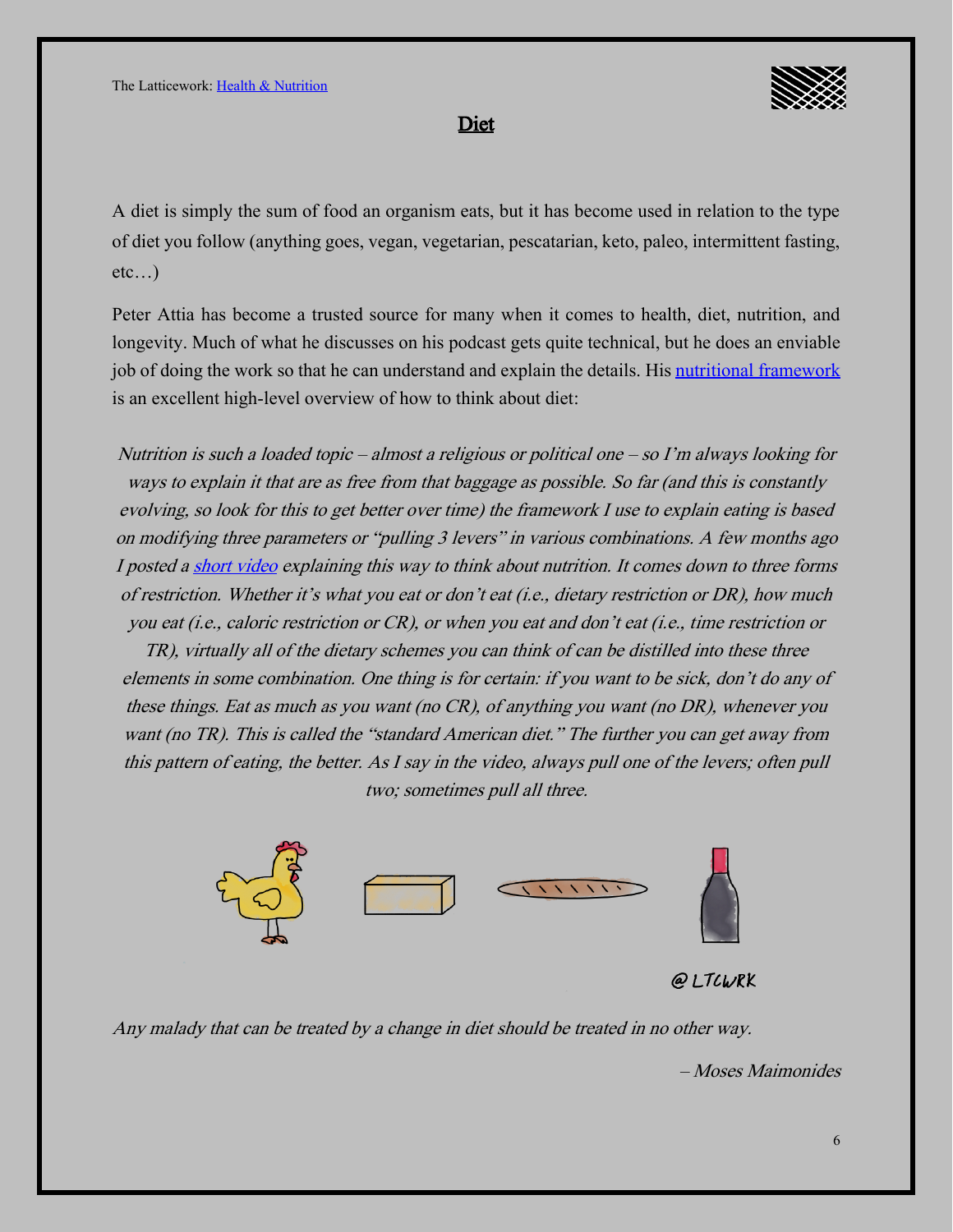

#### Exercise

Exercise is any movement that maintains physical and mental wellness, flexibility, robustness, and longevity. If we look at that list and what many people consider exercise, they don't resonate. So, if we were to start with first principles of exercise, what would be some of the goals?

- Goal  $#1$  avoid injury
- Goal  $#2$  build muscle mass (especially as you age)
- Goal  $#3$  be able to do the activities you enjoy doing whenever you want and at any age
- Goal #4 –Feel and look good, having consistent energy and stable moods

Following a "minimum effective dose" program can help us achieve the above without needing to spend hours in the gym. HIIT has become more mainstream these last several years, but the idea is to do short bursts of high intensity activity for relatively short periods of time. For example, run as fast as you can for 15-60 seconds, rest for 45-120 seconds. Do this for a total of 8-20 reps, a total of only 15-25 minutes, 1-2x per week. The point is to get your muscles close to failure, with >90% HR max achieved. [Body by Science](https://blas.com/body-by-science/) also outlines a beautifully simple lifting protocol that might be helpful in this quest for lifelong health.



@LTCWRK

Body and mind are not two separate entities. What happens in the body will have an effect on the mind and vice versa. Mind relies on the body to manifest, and body relies on mind in order to be alive, in order to be possible.

– Thich Nhat Hanh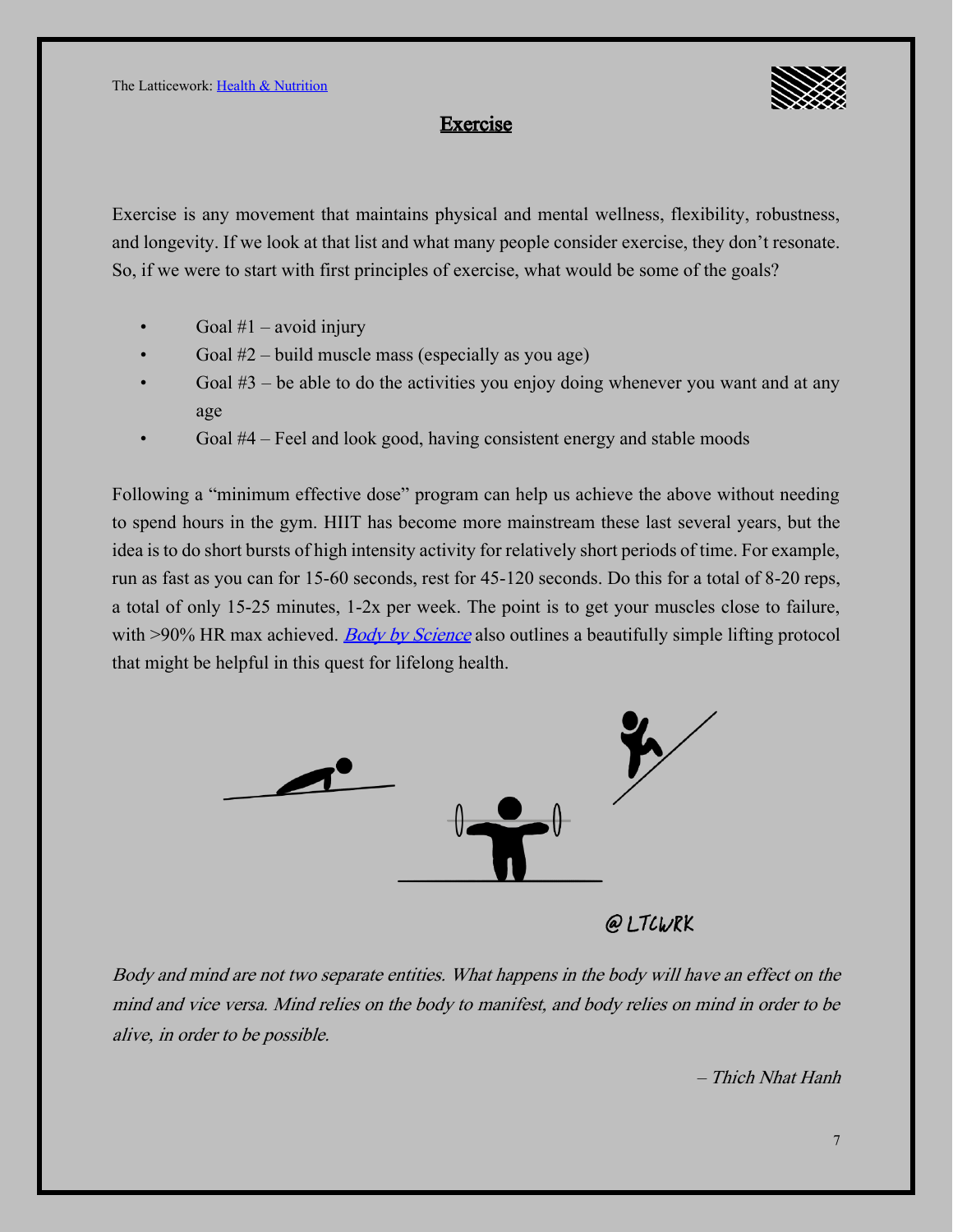#### Meditation & Mindfulness

One of the better definitions of mindfulness I heard is from Jon Kabat-Zinn: "paying attention in a particular way: on purpose, in the present moment, and non-judgmentally." This, at the end of the day, is what meditation helps foster – mindfulness, awareness, detachment, focus, calm, patience, perspective, and so much more. However, mindfulness and attention are not the end goals of most meditation traditions. Rather, the true end goal is *insight*. The greatest benefit of cultivating this power of sustained attention is to be able to develop insights into our mind, feelings, emotions, desires. The idea is to train attention to create a quality of mind that is calm and clear at the same time. That quality of mind forms the foundation for emotional intelligence.

There are so many varying beliefs and dogmas around meditation  $-$  how to best practice it, when, mantra/no mantra, it is the solution to everything, it is a total waste of time, etc…. However, if we try to take it down to the foundation, to [first principles,](https://ltcwrk.com/first-principles-thinking) meditation is all about increasing our awareness and decreasing the amount of control our conscious, thinking mind has over our lives. As the axiom goes, the mind is a great servant but a terrible master. Meditation helps ensure the mind serves your purpose and not the other way around. Importantly, acceptance and awareness is not passivity and meditation is not about feeling a certain way, it's about being mindful of what you are feeling. The basic building block for most forms of meditation is to simply focus on your breathing. It is amazing how difficult this is at the start. Simply trying to still your mind and focus on one thing is frustratingly difficult, but that's the point of the whole practice. It's like doing a

rep in the gym. You don't get frustrated when you get frustrated when you



### @LTCWRK

Forces beyond your control can take away

everything you possess except one thing, your freedom to choose how you will respond to the situation.

– Viktor Frankl